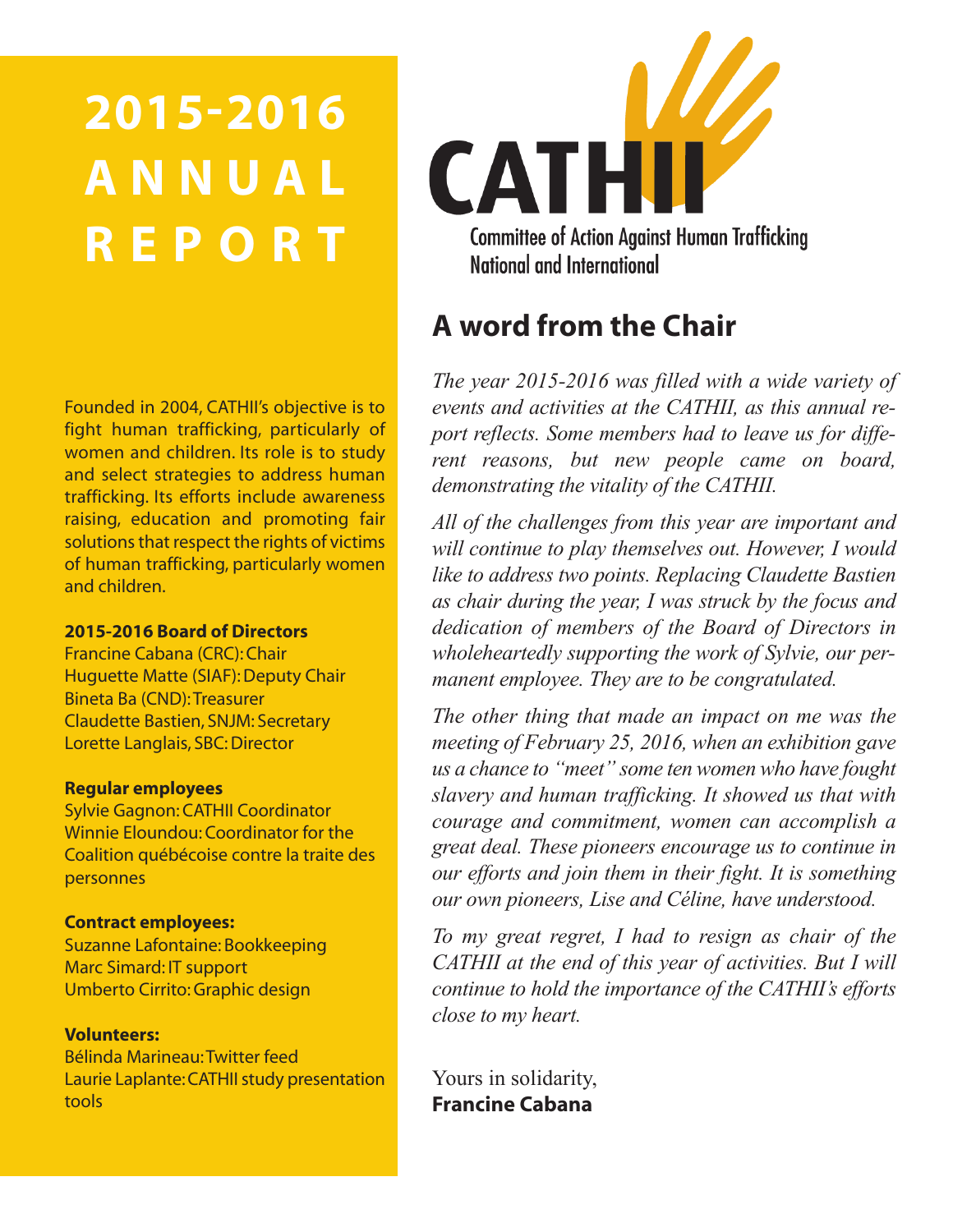

# **Improve services to victims of human trafficking**

This is a priority issue for the CATHII. The CATHII coordinates the Coalition québécoise contre la traite des personnes, which it created. Stakeholders from some 40 organizations come together so that victims of human trafficking can seamlessly receive the services they need: housing, physical and mental health care, legal advice regarding immigration status, support for legal action against traffickers, information about rights, support for social reinsertion and more.

This year, stakeholders took part in presentations on how to fight the sexual exploitation of women,

compensation for victims of criminal acts, services offered by the Crime Victims Assistance Centre, the Mobilis model, which is a partnership between the Centre jeunesse de la Montérégie and the region's police services, and the Montréal Women's Y's youth project.

Meetings were also held to discuss cases of human trafficking and work together on finding solutions to problems.

# **Getting better training to take more effective action**

The CATHII has been a partner in a training project entitled Fighting the Sexual Exploitation and Trafficking for Prostitution of Women, with the Université du Québec à Montréal's Service aux collectivités, the Quebec Coalition of Sexual Assault Centres and the Concertation des luttes contre l'exploitation sexuelle. The project trained trainers, who in turn offered training to 580 people across Quebec.

The members of the CATHII conducted a simulation of the Universal Periodic Review on Canada's performance with respect to its human trafficking commitments made to the United Nations. This involved starting to prepare for Canada's next review, which will take place in 2018 and in which the CATHII hopes to participate.

In February, members of the CATHII attended a presentation of the CATHII study Frontline Responses to Human Trafficking in Canada: Coordinating Services for Victims.

At the request of the Réseau des répondantes diocésaines à la condition des femmes and the Table de pastorale sociale du diocèse de Nicolet, the CATHII provided training on human trafficking.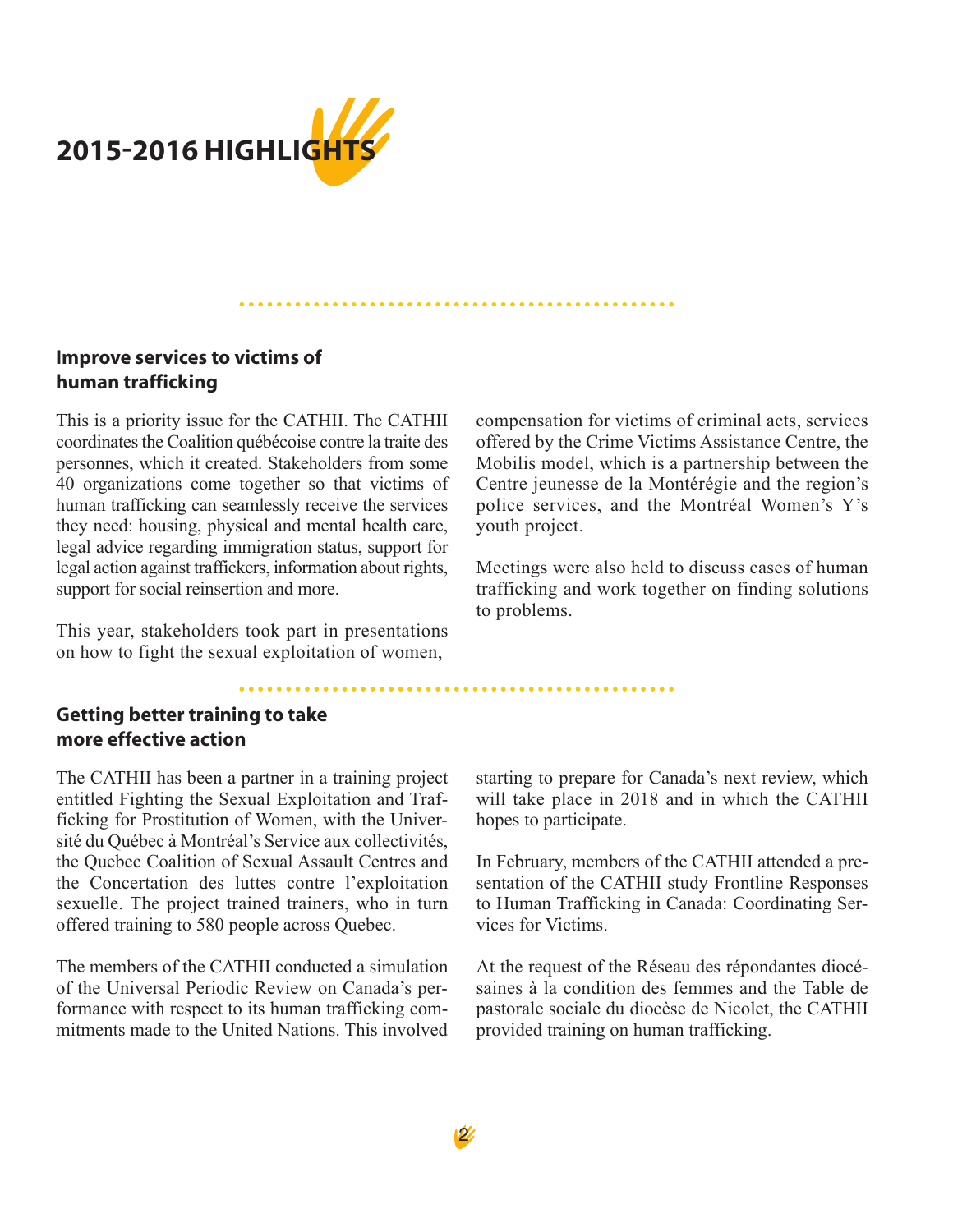

## **Better understanding human trafficking**

A study was conducted by the CATHII in partnership with McGill University's School of Social Work. Working with the professor Jill Hanley, Jesse Beatson, a student in psychiatry who wants to work with victims of forced labour, completed an inventory of all cases of forced labour in Canada as mentioned in the court registers, newspaper articles and specialized research. What emerges from this portrait is that very few complaints are laid about forced labour and that the fear of being deported prevents people from bringing accusations against employers. In fact, all victims had



a precarious immigration status. And few organizations are interested in the issue of forced labour.

#### **Raising public awareness**

One way the CATHII raised public awareness was to be a partner for the "Buying Sex is not a Sport" campaign initiated by the Phare des Affranchi(e)s that ran during the Grand Prix du Canada, which takes place in June in Montreal and attracts throngs of visitors.

This campaign received a great deal of media attention. For the first time, the Government of Québec joined the campaign. Women in the sex industry are at greater risk of becoming victims of trafficking for prostitution.

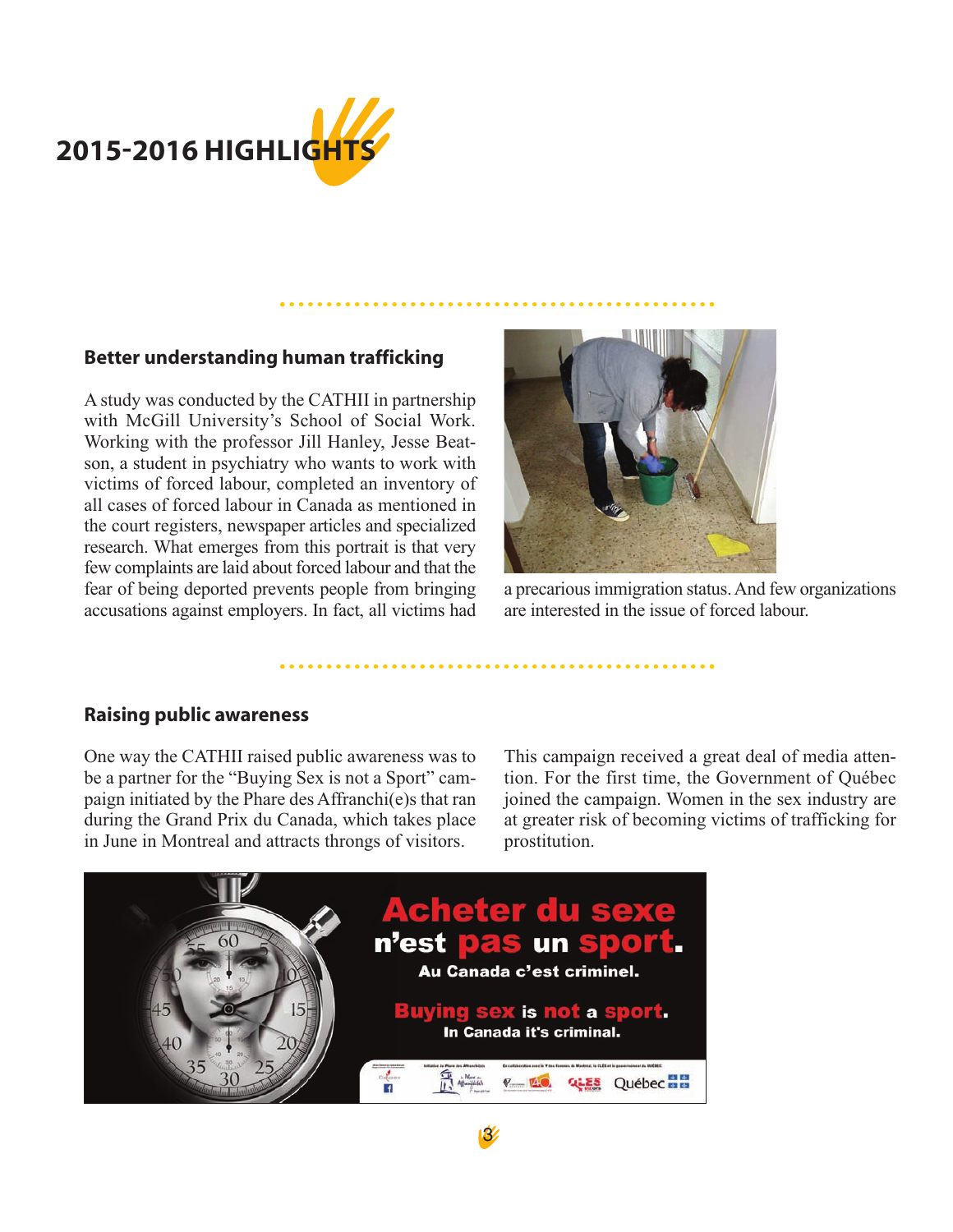

# **Show solidarity with aboriginal women**

CATHII members participated in:

- In October 2015, the World March of Women in the form of the Caravane de solidarité in Trois-Rivières. The theme was "Marching until our bodies, our world and our lands are free." The CATHII developed a tool that allowed older nuns to take part by entering their name on a pennant. The pennants were brought to the Walk.
- Two vigils in Montreal that attracted attention to missing, murdered and sexually assaulted aboriginal women.
- A letter of support was sent to the Val-d'Or Native Friendship Centre following the revelations made by the TV show *Enquête*.



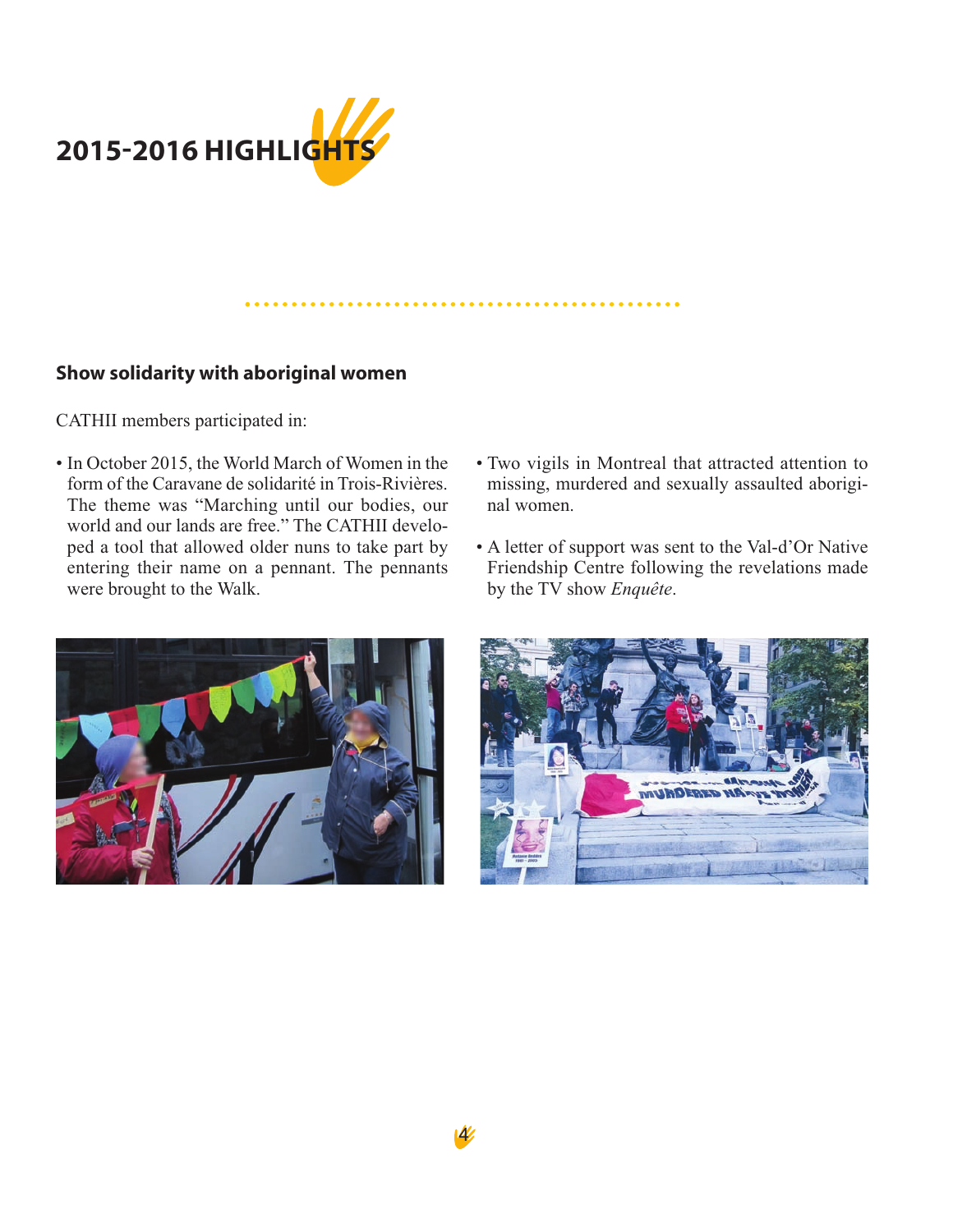

#### 

#### **Prevention among teens**

The CATHII is a partner (working committee and strategic actions committee) on the Montréal Women's Y project called Let's Work Together, which studies the institutional roadblocks that prevent girls and young women age 14 to 25 from breaking free of sexual exploitation and the places they frequent. It offers an appropriate response to the problem. The other goal of the project is to mobilize partners to create institutional change in schools and communities, to fight the sexual exploitation of young girls.

The CATHII gave a training session on sexual exploitation to students at École Durocher St-Lambert.



#### **Mobilizing for victims' rights**

With the Front de défense des non-syndiqués' committee on migrant work, representations were made in December 2015 to the Office of the Prime Minister of Canada, Justin Trudeau, to improve temporary foreign worker programs to truly enable foreign workers to change employers. He was presented a cartoon with this message (illustration left).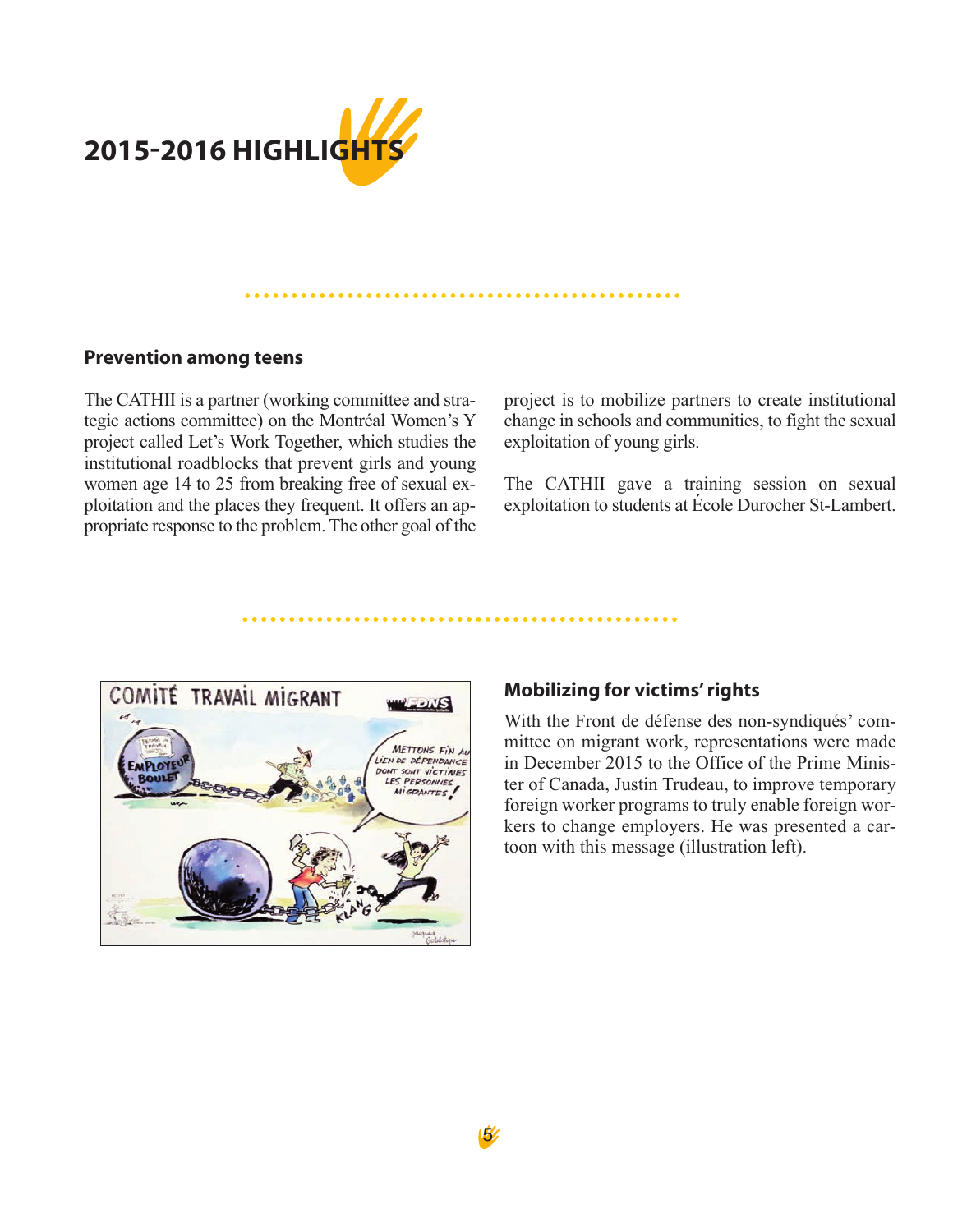

# **Celebrate defenders of victims' rights**

During the CATHII meeting on February 25, 2016, an exhibition presented some 10 faces of women who have fought slavery and human trafficking from material developed by the memorial of the abolition of slavery in Nantes, France. It was also a chance to pay tribute to two pioneer CATHII facilitators, Céline Dubé CND and Lise Gagnon SNJM.



# **Working as part of a network**

The CATHII has kept up ties with the Talitha Kum network of religious communities against human trafficking around the world, Franciscans International and the Canadian Council for Refugees, which has a national project on human trafficking.

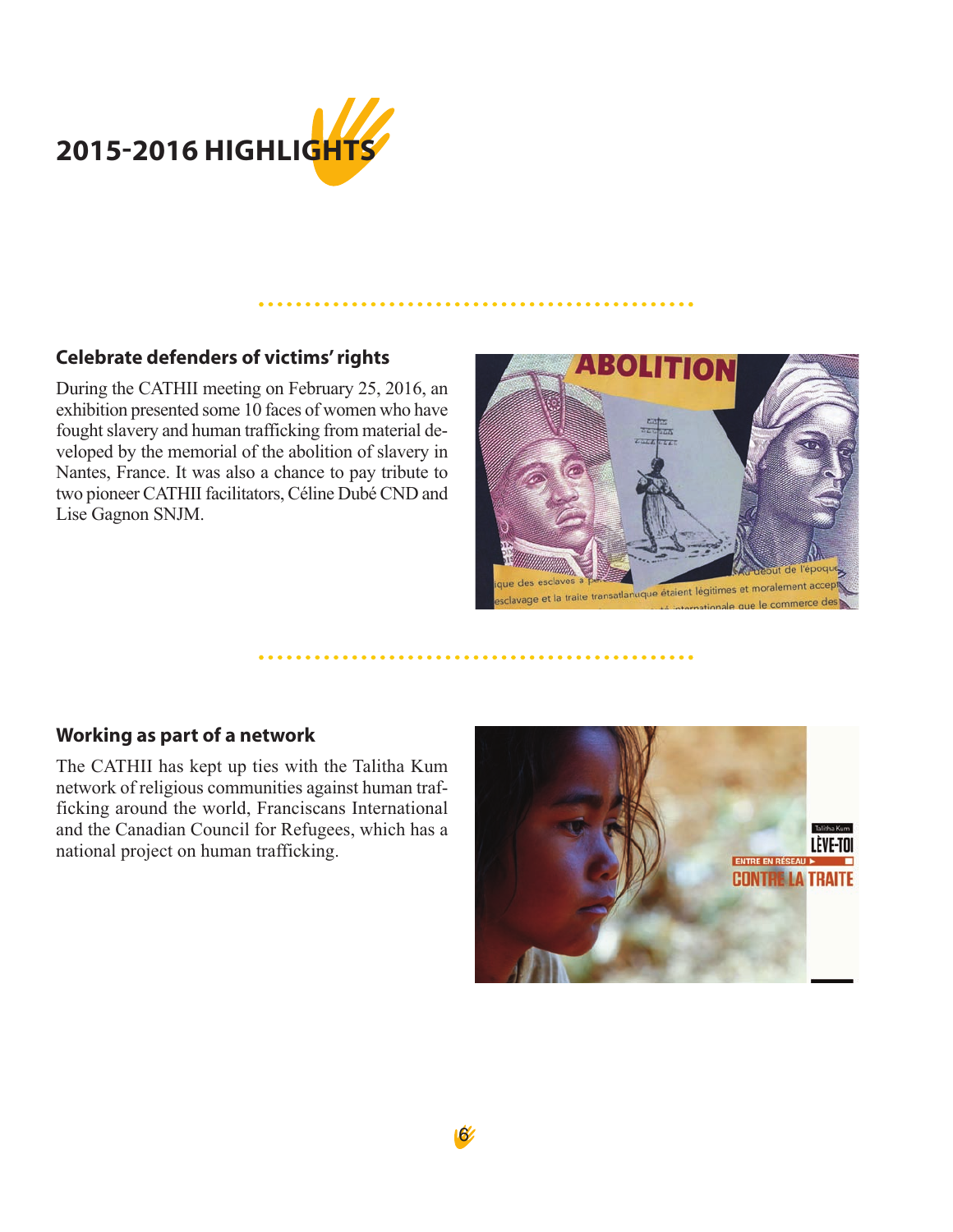

# **Providing information about human trafficking**

Issues of our newsletter, CATHII Info, came out in fall 2015 and spring 2016. They are available on our website.

CATHII's website is a source of information for the general public and for people who work in the fight against human trafficking. You can find all of CATHII's publications and calls to action at www.cathii.org.

The Twitter feed features news about human trafficking around the world.

A monthly newsletter is sent to members of the Coalition québécoise contre la traite des personnes to provide information about activities, publications and news about human trafficking.